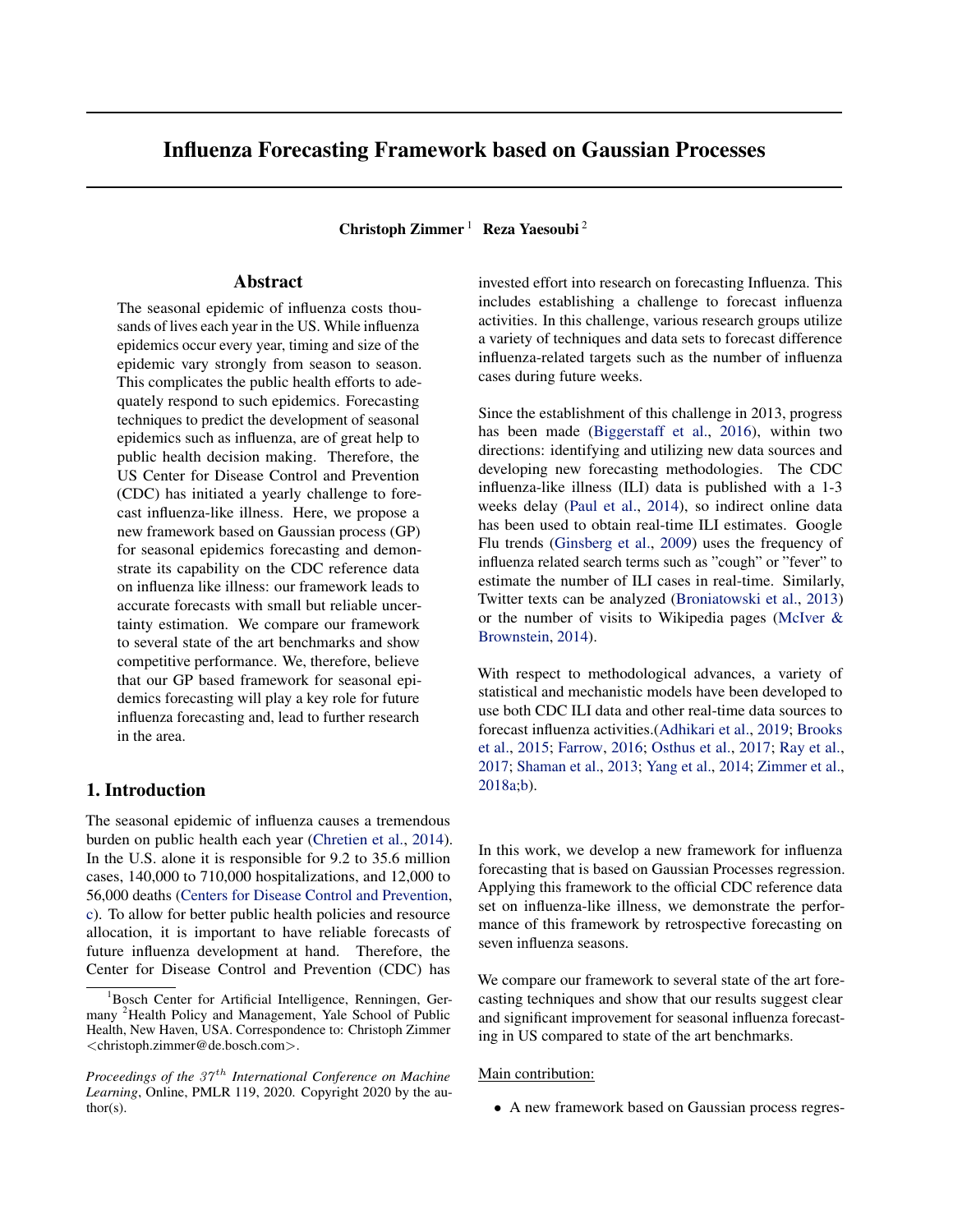<span id="page-1-0"></span>sion for forecasting seasonal epidemics and quantifying the uncertainties in projections.

# • Extensive benchmarking on the official CDC influenza data set compared with state-of-the- art forecasting methods.

• Statement of theoretical properties and its connection to algorithm specification.

The problem of seasonal epidemics forecasting can be briefly summarized as follows (details follow in section [3.2:](#page-2-0) for each year  $i$  and each week  $j$ , the CDC releases data on ILI,  $d_j^i$ . Now, denote the current week as  $j^*$  and the current year as  $i^*$ . The task of influenza forecasting is to provide estimates for  $d_{j^*+t}^{i^*}$  for a  $t \in \mathbb{N}$ .

Section 2 will discuss related work, our novel framework will be introduced in Section 3 including some theoretical properties. Section 4 will demonstrate our framework's ability to provide accurate forecasts and state the results to benchmarks.

## 2. Related Work

Various methods have been developed for influenza forecasting. Many of them [\(Osthus et al.,](#page-8-0) [2017;](#page-8-0) [Shaman](#page-8-0) [et al.,](#page-8-0) [2013;](#page-8-0) [Yang et al.,](#page-8-0) [2014;](#page-8-0) [Zimmer et al.,](#page-8-0) [2018a;b\)](#page-8-0) are based on physical models compartmentalizing the population in groups such as susceptible, infected and recovered. Defining transition between those groups allows to derive differential equations. Additional information like humidity dependence of infection rates can also be encoded [\(Shaman et al.,](#page-8-0) [2013;](#page-8-0) [Yang et al.,](#page-8-0) [2014;](#page-8-0) [Zimmer](#page-8-0) [et al.,](#page-8-0) [2018b\)](#page-8-0). These approaches are different to our Gaussian Process (GP) based framework as they are based on physical knowledge/assumptions (e.g. differential equations). Their advantage is that they can also be applied to non-seasonal disease forecasting in which there is no previous seasons training data available. Additionally, they can also reveal insights into the key parameters driving the disease spread [\(Osthus et al.,](#page-8-0) [2017;](#page-8-0) [Yang et al.,](#page-8-0) [2014;](#page-8-0) [Zimmer et al.,](#page-8-0) [2018a\)](#page-8-0). On the other hand, they are based on physical assumptions and approximations which might lower their performance in forecasting seasonal influenza as our results indicate.

Statistical time series modeling [\(Brooks et al.,](#page-7-0) [2015;](#page-7-0) [Ray](#page-8-0) [et al.,](#page-8-0) [2017\)](#page-8-0) and crowd based approaches (see chapter 5.3.2 of [\(Farrow,](#page-7-0) [2016\)](#page-7-0)) do not relay on the same set of assumptions as physical models and are, therefore, more similar to our GP based framework. Recently, also deep learning techniques have been applied [\(Adhikari](#page-7-0) [et al.,](#page-7-0) [2019\)](#page-7-0). However, being Gaussian process based, our framework is novel and different from those previous

techniques.

[\(Senanayake et al.,](#page-8-0) [2016\)](#page-8-0) use a spatio temporal covariance and data from various states and all weeks of a year to model influenza-like illness forecasting. Our approach is different by training individual GP models for each forecasts based on a relatively small set of features of previous weeks, leading to small but reliable prediction intervals.

All forecasts are based on data that has been observed until the current time. The publication of the CDC official ILI data is usually 1-3 weeks delayed [\(Paul et al.,](#page-8-0) [2014\)](#page-8-0) as reports and tests from several units have to be collected. As this delay is obviously disadvantaguous for forecasting, there have been several attempts to use indirect web based data, in order to come up with timelier estimates of the CDC's ILI. These include Google flu trends [\(Ginsberg et al.,](#page-7-0) [2009\)](#page-7-0), Twitter [\(Broniatowski et al.,](#page-7-0) [2013\)](#page-7-0), or Wikipedia [\(McIver & Brownstein,](#page-8-0) [2014\)](#page-8-0). These attempts are usually called *nowcasting* as they try to estimate the current situation. Our goal, *forecasting*, is different from *nowcasting* as it tries to forecast the future. This means that our framework is able to make use of those nowcasting approaches to receive a more timely data stream.

## 3. Methods

## 3.1. Gaussian Processes

We employ a Gaussian Process (GP) model to approximate the function  $f: \mathcal{X} \subset \mathbb{R}^d \to \mathcal{Y} \subset \mathbb{R}$  (see [\(Rasmussen &](#page-8-0) [Williams,](#page-8-0) [2006\)](#page-8-0) for more details). Let us assume that we have so far collected *n* samples  $X = (\mathbf{x}^1, \dots, \mathbf{x}^n)$  of d dimensional inputs  $x^i = (x_1^i, \dots, x_d^i)$  and corresponding outputs  $Y = (y^1, \dots, y^n)$ . A GP is specified by its mean function  $\mu(x)$  and kernel function  $k(x^i, x^j)$ . Given noisy observations, the GP posterior is given as

$$
p(y|\boldsymbol{x}, X, Y) = \mathcal{N}(y|\mu(\boldsymbol{x}), \sigma(\boldsymbol{x})), \quad (1)
$$

where the input  $x$  is a vector and consists of dimension d, i.e.  $\mathbf{x} = (x_1, \dots, x_d) \in \mathbb{R}^d$ . The output y contains the corresponding output measurement. Mean and variance are defined by

$$
\mu(\boldsymbol{x}) = \boldsymbol{k}(\boldsymbol{x}, X)^T (\boldsymbol{K}_n + \sigma^2 \boldsymbol{I})^{-1} Y ,
$$
  
\n
$$
\sigma(\boldsymbol{x}) = \boldsymbol{k}^{**}(\boldsymbol{x}, \boldsymbol{x}) - \boldsymbol{k}(\boldsymbol{x}, X)^T (\boldsymbol{K}_n + \sigma^2 \boldsymbol{I})^{-1} \boldsymbol{k}(\boldsymbol{x}, X),
$$
\n(2)

The covariance matrix is represented by  $\mathbf{K}_n \in \mathbb{R}^{n \times n}$ . In this paper, we employ the Gaussian kernel as the covariance function, i.e.  $k(\mathbf{x}^i, \mathbf{x}^j) = \sigma^2 \exp(-\frac{1}{2}(\mathbf{x}^i - \mathbf{x}^j)^T \Lambda_f^2 (\mathbf{x}^i -$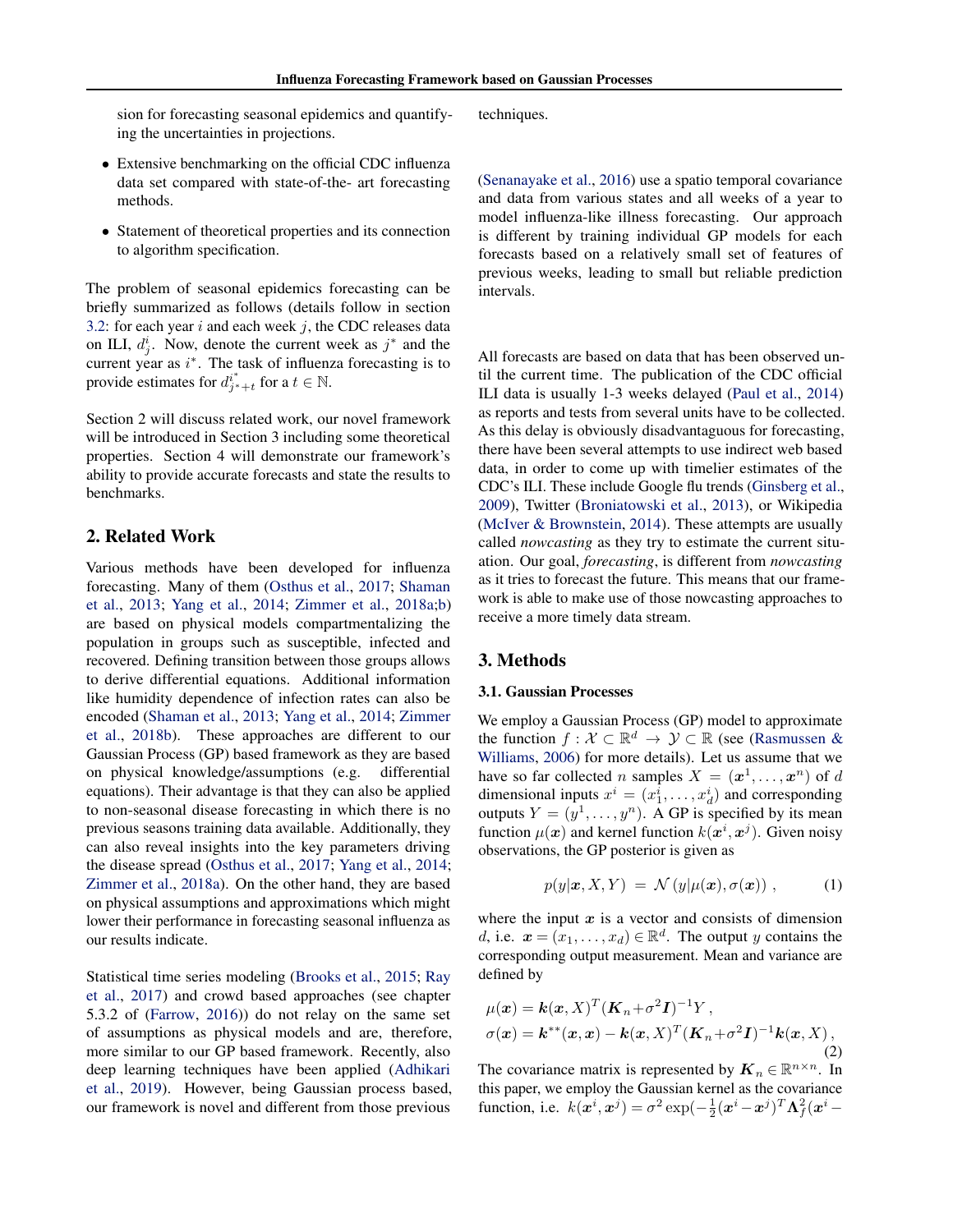<span id="page-2-0"></span> $(x^{j})$ ), which is parametrized by  $\theta_{f} = (\sigma_{f}^{2}, \Lambda_{f}^{2})$ . Furthermore, we have an *n*-dimensional identity matrix  $I$ , and  $\sigma^2$  as output noise variance (see [\(Rasmussen & Williams,](#page-8-0) [2006\)](#page-8-0)).  $\mathbf{k}^{\ast\ast}(\mathbf{x},\mathbf{x})=\sigma_f^2\!\in\!\mathbb{R}$  and the vector  $\mathbf{k}\!\in\!\mathbb{R}^n$  contains kernel evaluations relating  $x$  to the previous  $n$  inputs.

#### 3.2. Framework for Seasonal Epidemic Forecasting

In this section, we will describe the framework that we use to carry out weekly forecasts. As during the course of a seasonal epidemics forecasts need to be generated in multiple weeks in a row and for various targets, we note that we sequentially create individual forecasts for each week – based on the data being available from previous weeks. To this goal, we use available data from past seasons to train Gaussian process regression for each week, and generate forecasts based on the current years data.

We will first illustrate this with an example how to use the GP framework to seasonal epidemics forecasting, and then formalize the notation: let us assume to be in epidemic week (EW) – Sunday through Saturday – 50 of year 2010 and our target is the prediction of the next weeks data, namely EW 51. We use data from past years, e.g. the years 2003 until 2006, as training data. The input training data are values for EW40 (assuming that this is the start week of the seasonal epidemic) until EW50. The output training data are the value of EW51. Using this data, we can train a GP model describing the mapping from 'data seen in EW40 until EW50' to 'data in EW51'. We can employ this model to predict the value for EW51 in 2010 given the values of EW40 until EW50 in 2010.

Denote the weekly counts of epidemic cases as  $d_j^i$  where i the season and j the week of the season, e.g.  $d_0^{2007}$  is the value of week 40 in 2007 and  $d_{15}^{2007}$  is the value of week 3 in 2008 (again assuming that the season starts in EW 40). Now, suppose we are currently in week  $j^*$  of season  $i^*$ .

First, we need to assemble the training data: the choice of the training inputs depends on the week  $j^*$  and the season  $i^*$  and we denote it by  $\mathcal{X}_{j^*}^{i^*}$ . Then,  $\mathcal{X}_{j^*}^{i^*} = (x^i | i \in I)$  $(d_j^i | j \in J, i \in I)$  with  $J \subseteq \{0 \le j \le j^*\}$  being previous weeks of a season and  $I \subseteq \{ \text{year}_{st}, \dots, i^* - 1 \}$  being past seasons and year<sub>st</sub> the first year of data recording. Let our target T be the prediction of  $t = 1, \ldots, T$  weeks ahead. Then, our training data outputs are the values of week  $j^* + t$ and are defined as  $\mathcal{Y}_{j^*}^{i^*} = (y_{t,j^*}^i | i \in I)$ , with  $y_{t,j^*}^i = d_{j^*+t}^i$ . The GP is training on the set  $\{\mathcal{X}_{j^*}^{i^*}, \mathcal{Y}_{j^*}^{i^*}\}.$ 

Next, this GP can be used to calculated predictive distribution given the data  $x^{i^*} = (d^{i^*j} | j \in J)$  so far observed this

Algorithm 1 Seasonal Epidemics Forecasting

- 1: Input: current week  $j^*$ , current year  $i^*$ , forecasting horizon T, one or more feature set of past weeks  $J_1, \ldots, J_S$ and seasons *I*, data recorded so far  $d_j^i$  for  $j \leq j^*$  and  $i \leq i^*$ .
- 2: for  $t = 1$  to  $T$  do
- 3: for  $s = 1$  to  $S$  do
- 4: Assemble target  $t$  specific training data inputs:  $\mathcal{X}_{j^*}^{i^*} = (d_j^i | j \in J_s , i \in I)$
- 5: and training data outputs  $y_{j^*}^{i^*} = (y_{t,j^*}^i | i \in I)$
- 6: Train a GP based on  $\{\mathcal{X}_{j^*}^{i^*}, \mathcal{Y}_{j^*}^{i^*}\}$
- 7: Forecast target according to equation 3, resulting in  $\mu_s$  and  $\sigma_s$
- 8: end for
- 9: Build ensemble forecast over S members

```
10: end for
```
season. The *t*-week ahead prediction,  $y_{t,j^*}^{i^*}$  is distributed as

$$
p\left(y_{T,j^*}^{i^*}|x^{i^*}, \mathcal{X}_{j^*}^{i^*}, \mathcal{Y}_{j^*}^{i^*}\right) \tag{3}
$$

according to equation [\(1\)](#page-1-0). The main steps are summarized in Algorithm 1.

While this work focuses on  $t$  week ahead prediction, the framework can easily be extended to predicting the peak of the epidemics (target T1) by defining  $y_{T1}^i = \max_{0 \le j \le 52} d_j^i$ . Here, we assume the epidemic to be 52 weeks long. In case of influenza, this can be shorter, e.g. ∼ 30 weeks. Further targets are the final epidemic size (T2),  $y_{T2}^i = \sum_{j=1}^{52} d_j^i$ , or also time targets such as the timing of the peak incidence (T3),  $y_{T3}^i = \text{argmax}_{0 \le j \le 52} d_j^i$  or the onset of epidemics.

The scheme described above can be applied for any week of the season and any year to forecast any of the targets. This means that for each 30 week long season and  $T$  targets, we train  $30 \times T$  GP models for our forecasting.

While it is possible to only use the optimum feature set of past weeks J, it is also possible to use an ensemble of the best S feature sets of past weeks,  $J_1, \ldots, J_S$ . We will follow this approach as ensemble models have been shown to have strong and robust performance [\(Reich et al.,](#page-8-0) [2019a\)](#page-8-0).

The sets of features of past weeks  $J_s$  and seasons I can be optimized on a validation data set and we will explain in the numerical evaluation section how we choose those sets for real epidemic situations.

## 3.3. Theoretical Considerations

Each new epidemic season provides information to update the training of the function approximation for  $f$ . We will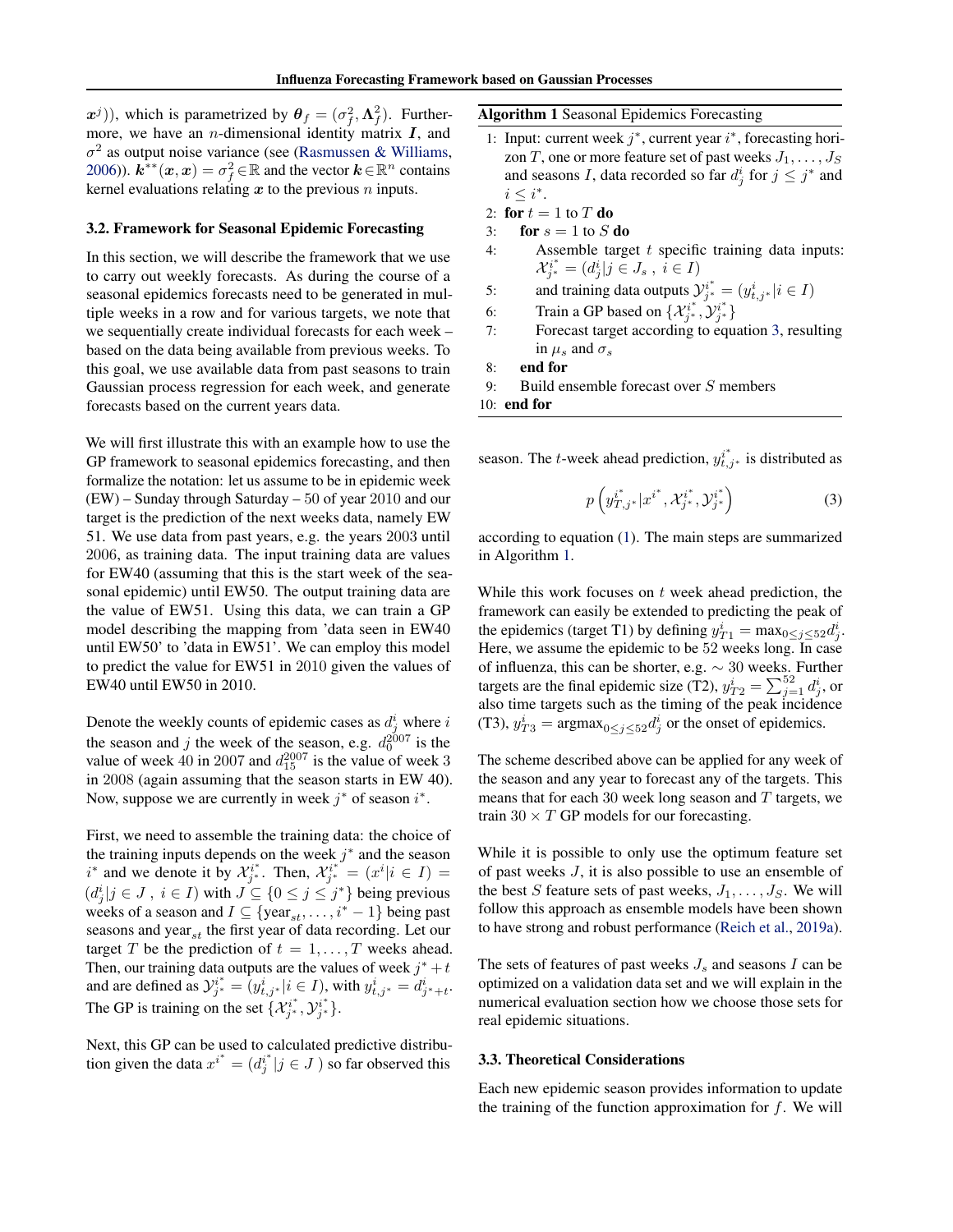here show how this improves the forecasting precision in terms of decreasing predictive variance for each individual GP based forecast of our framework:

We denote the maximal information gain after observing *n* data points (epidemic seasons) as  $\gamma_n$  =  $\max_{\{x^i\}_{i=1}^n \subset \mathcal{X}} I(\{y^i\}_{i=1}^n, \{f(x^i)\}_{i=1}^n)$ . We know from [\(Srinivas et al.,](#page-8-0) [2010\)](#page-8-0) that this information gain asymptotically behaves as  $\gamma_n = O(log(n)^{d+1})$  where d is the dimension of the input space, so here  $d = |J|$ . Further, we know from [\(Zimmer et al.,](#page-8-0) [2018c\)](#page-8-0) (appendix), Lemma 4, that the sum of predictive variances can be bounded by the maximal information:  $\sum_{i=1}^n \sigma_{i-1}(x^i) \leq CI(\{y^i\}_{i=1}^n, \{f(x^i)\}_{i=1}^n)$ , where  $\sigma_{i-1}$  denotes the predictive variance based on GP trained with  $i - 1$  data points and C a constant depending only on the GP hyperparameters but not on  $n$ . Therefore, we can conclude that the sum of predictive variances has the following convergence rate:

**Theorem 1.** Let  $\{x^i\}_{i=1}^n$  be *n* arbitrary epidemic seasons *within a compact and convex domain*  $X$ *, and*  $k$  *be a kernel function such that*  $k(\cdot, \cdot) \leq 1$ 

$$
\frac{1}{n}\sum_{i=1}^{n} \sigma_{i-1}(x^{i}) = \mathcal{O}\left(\frac{1}{n}\log(n)^{d+1}\right)
$$

*Proof.*

$$
\frac{1}{n} \sum_{i=1}^{n} \sigma_{i-1}(x^i)
$$
\n
$$
\leq \frac{1}{n} CI(\{y^i\}_{i=1}^n, \{f(x^i)\}_{i=1}^n)
$$
\n
$$
\leq \frac{1}{n} C \gamma_n
$$
\n
$$
= \mathcal{O}\left(\frac{1}{n} \log(n)^{d+1}\right)
$$

where the first bound is based on [\(Zimmer et al.,](#page-8-0) [2018c\)](#page-8-0) and the asymptotic property on [\(Srinivas et al.,](#page-8-0) [2010\)](#page-8-0).

Note, that this statement is similar to Theorem 2 in [\(Zimmer](#page-8-0) [et al.,](#page-8-0) [2018c\)](#page-8-0) as it is the same convergence rate but also quite different as Theorem 2 in [\(Zimmer et al.,](#page-8-0) [2018c\)](#page-8-0) builds up on actively selected data points  $x^i$  while our Theorem 1 does not. Epidemic seasons  $x^i$  cannot be actively selected. Even though it is the same convergence rate, our statement is weaker as we can't say that another sequence of seasons would result in smaller variances (while Theorem 2 in [\(Zim](#page-8-0)[mer et al.,](#page-8-0) [2018c\)](#page-8-0) could state that another sequence of points has smaller variance as the data points are actively selected). On the other hand, our statement is stronger as it holds for any sequence of seasons (not only actively selected inputs) which is key if data comes from seasonal epidemics.

Theorem 1 also shows that, while it might be tempting to use

as many previous weeks as possible (large set  $J$ ), it is worth to note that his adversely affects the speed of convergence.

After we observed  $n_0$  seasons and know how much information they contained, we can further bound the uncertainty of the following seasons:

Lemma 1. *Under the assumptions of Theorem 1*

$$
\frac{1}{n} \sum_{i=n_0+1}^{n} \sigma_{i-1}(x^i) \le \frac{1}{n} C \gamma_n - \frac{1}{n} \sum_{i=1}^{n_0} \sigma_{i-1}(x^i)
$$

*Proof.* As seen in the proof of Theorem 1 it holds

$$
\frac{1}{n}\sum_{i=1}^{n}\sigma_{i-1}(x^{i}) \le \frac{1}{n}C\gamma_{n}
$$

Splitting up the sum on the left hand side and substracting the first part (up to  $n_0$ ) yields the desired relation.

Note, that while Theorem 1 states a convergence rate for the average predictive variance, this is only the predictive variance for the model. In practice, predictions would also contain observational noise and so this explains, why we would not end up with perfect forecasts.

## 4. Results – Benchmarking

We will use the official CDC data set on seasonal influenza forecasting to benchmark our framework to other state of the art methods.

## 4.1. The CDC Influenza Data

We use the official CDC data on influenza-like illness (ILI) as data source [\(Centers for Disease Control and Prevention,](#page-7-0) [a\)](#page-7-0). The CDC defines ILI as "fever (temperature of 100F [37.8C] or greater) and a cough and/or a sore throat without a known cause other than influenza" [\(Centers for Disease](#page-7-0) [Control and Prevention,](#page-7-0) [b\)](#page-7-0). This data is openly available on a weekly basis since 1997. We treat different influenza seasons independently (as there is very little interaction between influenza seasons) and assume that a season starts at the epidemic week (EW) 40. While nowcasting approaches could be used to enrich the data set, this work uses the official CDC data in order to facilitate easier reproducability and comparability.

#### 4.2. Benchmarking

We perform retrospective forecasting in order to benchmark the performance of several state of the art influenza forecasting techniques. Retrospective forecasting assumes to be in a certain week of a previous year and tries to forecast e.g. the next weeks cases, assuming to not have yet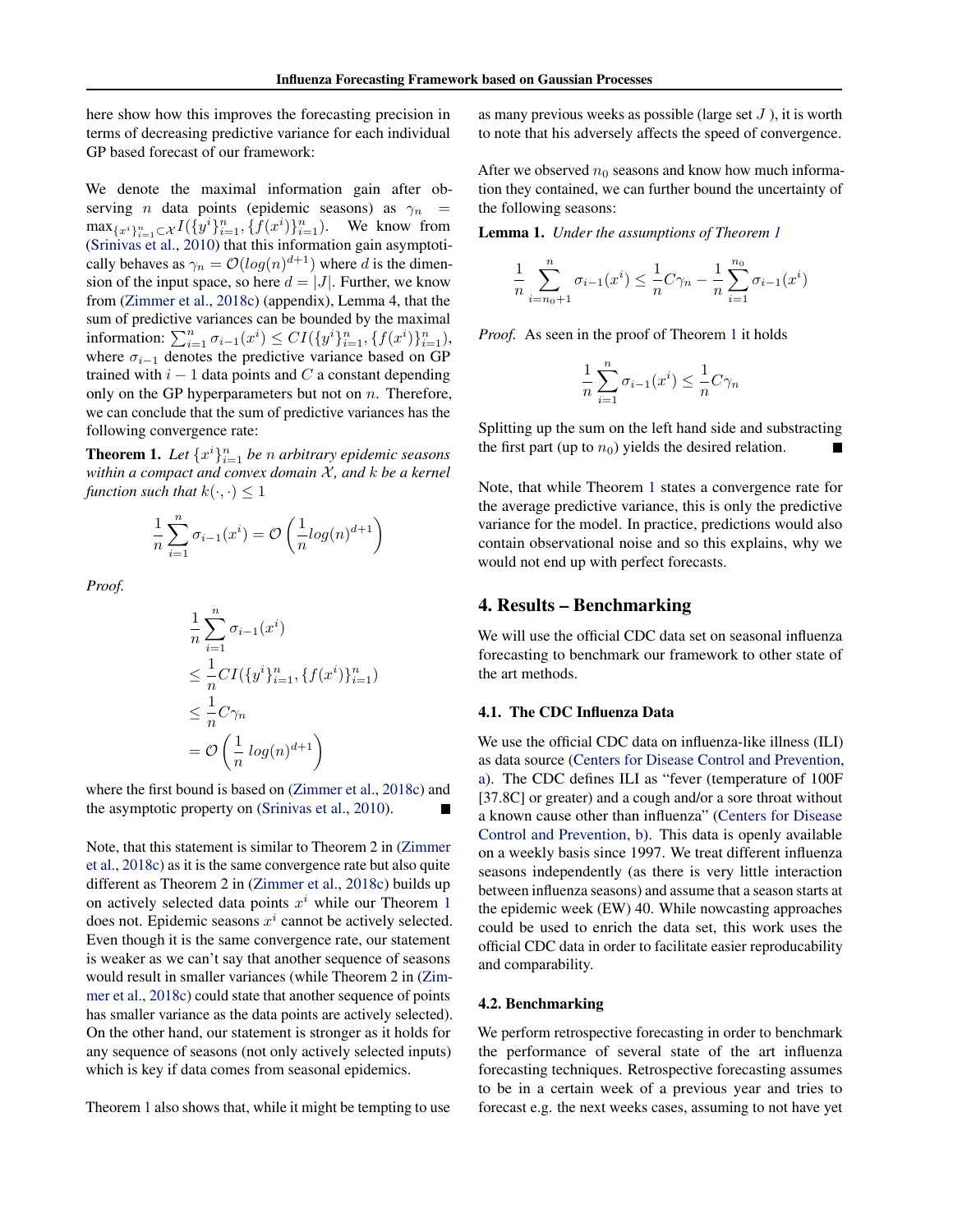seen the following weeks. Then, the forecasting accuracy can be evaluated on the actual observed value. We use  $t = 1, \ldots, T = 4$  as the forecasting targets as in the CDC challenge on influenza forecasting [\(Biggerstaff et al.,](#page-7-0) [2016\)](#page-7-0). We do retrospective forecasting for the seasons 2012/13 until 2018/19.

To evaluate the forecast, we use log-score – defined as the logarithm of the probability within a interval around the true value – as in the influenza forecasting challenge of the CDC [\(Biggerstaff et al.,](#page-7-0) [2016\)](#page-7-0). More precisely, log-score is the logarithmic probability of the forecast being in the correct bin (of size 0.1) or one of its five precedors or succesors. While this scoring rule is still being debated [\(Bracher,](#page-7-0) [2019\)](#page-7-0) it remains the official CDC scoring rule[\(Reich et al.,](#page-8-0) [2019b\)](#page-8-0). An illustration of the log-score rule can be found in Figure A1 of [\(Zimmer et al.,](#page-8-0) [2018b\)](#page-8-0).

The reason to choose a probabilistic criterion is that probabilistic forecasts that allow for an accurate uncertainty estimation are of much more relevance for disease forecasting than an actual point forecast. Nevertheless, we also display results of point forecasts and root mean squared error (RMSE).

We use the following methods for benchmarking: (A) Historical averages: While this is a naive benchmark, it is widely used (see e.g. [\(Biggerstaff et al.,](#page-7-0) [2016\)](#page-7-0)) as the threshold any new framework must pass. This benchmark simply uses the influenza counts of past seasons to build a kernel density estimate for predicting the target. (B) MSS is a recently published framework based on a humidity based SIRS model and a linear noise approximation [\(Zimmer et al.,](#page-8-0) [2018a\)](#page-8-0). (C) Linear regression uses linear models with different sets of past weeks as features. These features are selected on a validation data set (seasons 2010/11-2011/12). LinEns is a average ensemble over the three best linear models. (D) Sarima uses Seasonal auto regressive integrated moving average models as are also used in [\(Ray et al.,](#page-8-0) [2017\)](#page-8-0). Season is defined as one year and autogregressive and moving average terms are identified on the validation data set. (E) Epideep is a recently developed deep learning based influenza forecasting framework [\(Adhikari et al.,](#page-7-0) [2019\)](#page-7-0).

#### 4.3. Implementation

We use Matlab 2016a and the GPML package [\(Rasmussen](#page-8-0) [& Nickisch,](#page-8-0) [2019\)](#page-8-0) for training Gaussian processes and predictions.

We use the seasons 2003/04 - 2007/08 as training data and the seasons 2010/11 and 2011/12 as validation data to determine appropriate feature sets  $I$  of previous weeks for the training data. We omit the 2008/09 - 2009/10 season as

it was a pandemic season with unusual behavior. As we treat seasons independently by assumption, taking out two season does not change the procedure.

In order to determine the set of past weeks  $I$  used as input features of our framework, we use the 2010/11 - 2011/12 seasons as a validation data. We use various sets  $I$  (with up to five past weeks as features,  $I \subset \{i^* - 4, i^* - 3, \ldots, i^*\}\$ and choose the best three performing sets to become part of the ensemble as stated in Algorithm [1.](#page-2-0) This is done in the same way for the benchmarks linear regression to determine the input features as well as SARIMA to determine the autoregressive and moving average components.

The ensembles for the best set of features of past weeks for the GP based framework, and the best features for the Linear regression and the best autoregressive and moving average terms for Sarima are built by averaging the the densities of the predictive distributions of the individual methods' probabilistic forecasts. While this is a "naïve" ensemble and could be improved by e.g. training ensemble weights (ideally 4 target specific weights, and for each target 29 week specific weights) on additional validation seasons, we have not done this in the current work, as relatively few season are available so far. We anticipate further gain once this can be done in future research with additional data being available.

# 4.4. Performance of our GP based Framework on Seasonal Influenza forecasting

Our framework is able to do accurate point forecasting and to accurately quantify the uncertainties in projections. Figure [1](#page-5-0) shows retrospective 1 week forecasts and their uncertainty estimation. We see for two seasons and two forecasting horizons that our framework performs well in point forecasts as well as a good estimation of the 95% prediction intervals. More seasons and targets can be found in the Appendix [A.3.](#page--1-0) The appendix also contains a video visualizing influenza forecasting, see Figure [A.10.](#page--1-0)

Next, we check whether our forecasts reach the desired coverage. We expect that on average 95% of the true values are within the 95% prediction interval. As this is a binomially distributed random variable, we can calculate its quantiles to see whether our framework is within this range. Figure [2](#page-5-0) shows this range in green color and the actual values our framework achieves as a black line.

We note that the computational requirements for our framework allow for usage on personal computers. Retrospective forecasting for 7 seasons, 29 weeks per season and 4 targets is in the order of minutes with our framework.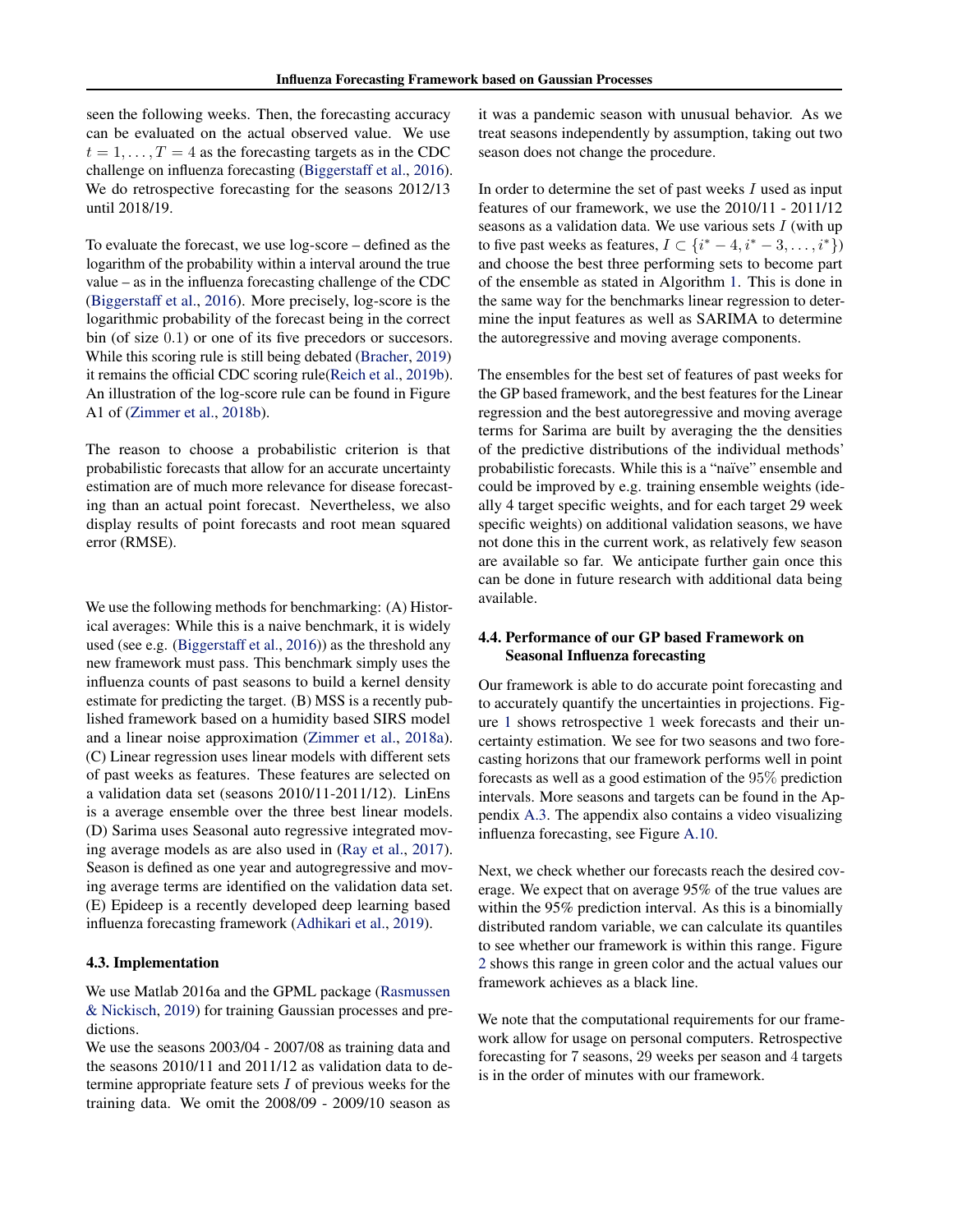<span id="page-5-0"></span>

Figure 1. Retrospective forecasts and their uncertainty: One week retrospective influenza forecasting for two seasons and targets with our GP based framework for seasonal epidemics forecasting. Red x's are the actual observed values, and blue lines and shaded areas represent point forecasts and 95% prediction intervals.



Figure 2. Coverage of our framework: Fraction of true values observed that are within the 95% prediction intervals (black line). As this is a binomially distributed random number, we can add its 95% confidence intervals (green shaded area) to check whether our framework yields reliable uncertainty estimation. Coverage for more forecasting targets in the Appendix figure [A.7.](#page--1-0)

#### 4.5. Results for Benchmarking with State of the Art

As described in the subsection benchmarking, we perform restrospective forecasts for the influenza season 2012/13 - 2018/19 with our GP based framework as well as several state of the art benchmarks. Each of the seasons starts at epidemic week (EW) 44 and ends 29 weeks later. This means 29 weeks of forecasting.

We perform 1-4 week forecasts and therefore, end up with a total of  $7 \times 29 \times 4 = 812$  forecasts. For each of those, we can calculate the log-score. We note that the competitors show good performance as well as displayed in their retrospective forecast predicting interval figures [A.4,](#page--1-0) [A.5,](#page--1-0) [A.6.](#page--1-0) However, we can see strong improvements by our new GP based framework: Figure [3](#page-6-0) shows the reduction in logscore over those 203 forecasts as boxplots. We can see that our new GP based framework yields strong improvement in forecasting accuracy over all the other benchmarks for all forecasting targets. Wilcoxon signed rank test yields significance ( $p < 0.001$ ) for all 1 week benchmarks (Hist, MSS, LinEns and SarimaEns). For 2-4 week targets, there is a growing correlation between the forecasting weeks and, therefore, Wilcoxon signed rank (assuming independence) should not be applied anymore on the set of forecasts from all season and weeks. However, Figure [3](#page-6-0) shows that the improvement is similarly strong in terms of percentage of forecasts being improved by our framework.

Boxplots mainly focus on the median performance and it is possible that they do not detect rare outliers with very poor performance. Therefore, figure [4](#page-6-0) shows the mean seasonal log-score gain for the four forecasting targets and four benchmarks and we do see an improvement of our framework compared to all benchmarks. Our advantage in terms of relative log-score gains is at least 20%-40% (LinEns) and up to 90% (Hist) and can be seen in figure [A.1](#page--1-0) in the appendix where we also show that our frameworks' predictions have smaller inter-quantile distances, figure [A.2.](#page--1-0)

We also observe that the ensemble indeed performs better and more robust than the individuals as can be seen in the appendix figures [A.8](#page--1-0) and [A.9.](#page--1-0)

The benchmark code for the Epideep [\(Adhikari et al.,](#page-7-0) [2019\)](#page-7-0) is currently only available for point estimates, so we include it in the Figure [5.](#page-7-0)

Even though less relevant in the context of seasonal epidemics forecasting, we also display squared error (SE) of point predictions and note that we still perform well. Figure [5](#page-7-0) shows that we are better than MSS, Hist and Epideep for most forecasting targets. Sarima and LinEns perform similar or slightly better in terms of point forecasts which might be an effect of our framework being based on GPs which emphasize a probabilistic forecasts. Achieving this good probabilistic forecasts can come at the cost of slightly worse point predictions as GP build on normal distribution where an accurate uncertainty estimation might shift the mean towards a worse point prediction.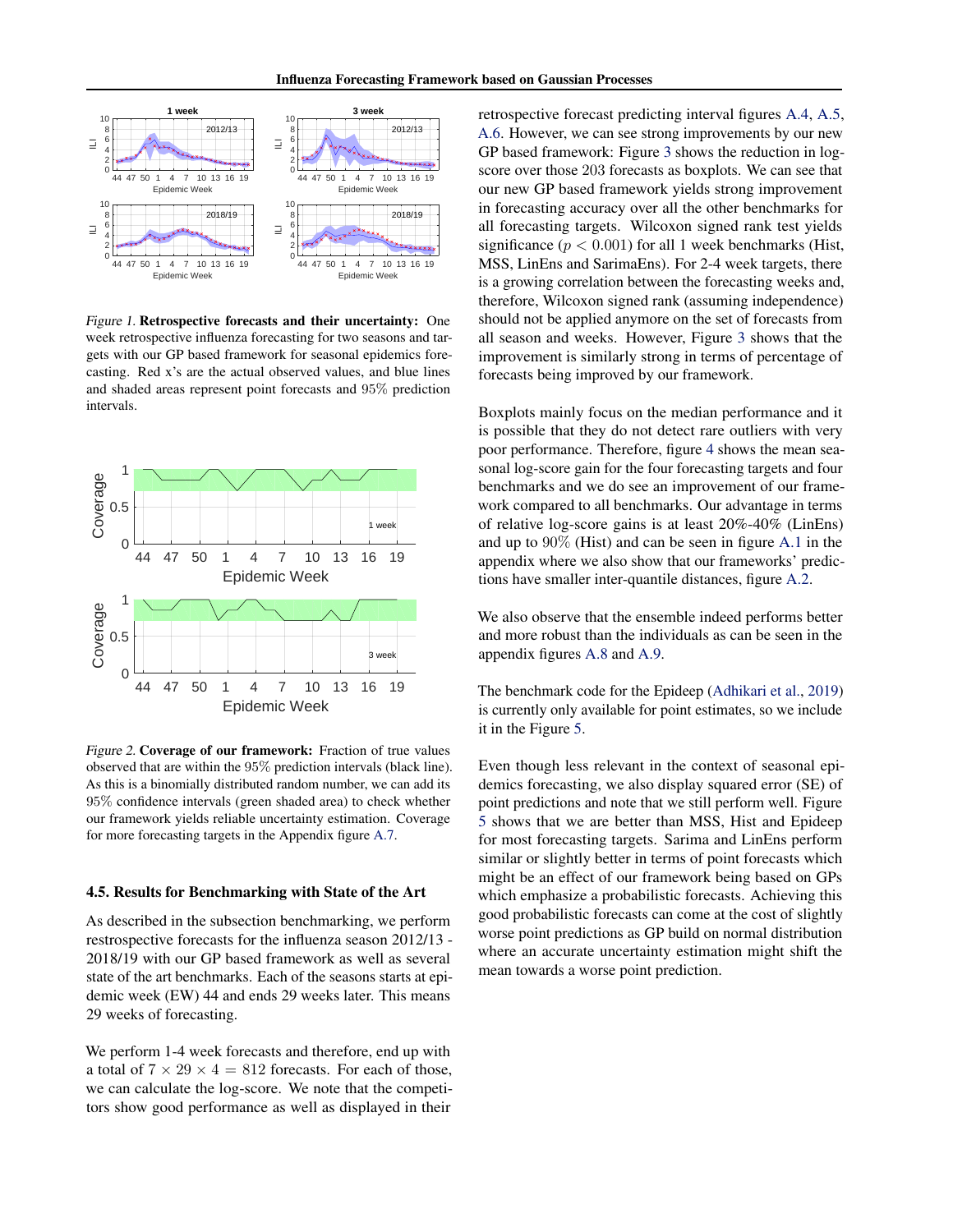<span id="page-6-0"></span>

Figure 3. Improvement in log-score by using our framework: The four panels show four different state of the art benchmarks and each panel contains four forecasting targets. Each boxplot shows the improvement in log-score by using our novel framework compared to the respective state of the art method. Number below states percentage of log-scores improved by our new framework.

# 5. Discussion and Conclusion

Our novel GP based framework for influenza forecasting has shown strong performance in leading to accurate probabilistic forecasts for seasonal influenza Figure [1](#page-5-0) and [2.](#page-5-0) In addition, it has shown significant improvements compared to state of the art competitors.



Figure 4. Average log-score gain by using our framework: The four panels are four different forecasting horizons and each panel contains results with respect to four different state of the art competitors. Each bar shows the mean seasonal logscore gain.

We note that this work is focused on probabilistic forecasts as they are more relevant in the context of seasonal epidemics forecasting than point predictions. While we do see a strong improvement in terms of probabilistic forecasts (Figure 3), we note that our GP based framework for seasonal epidemics forecasting is built for probabilistic forecasts and, therefore, still beats some state of the art competitors in point forecasting (Figure [5\)](#page-7-0) but not all of them. This does not negatively impact its relevance and public health impact due to its strong performance on probabilistic forecast.

While our ensembles already show stronger performance than the individuals (Figure [A.8](#page--1-0) and [A.9\)](#page--1-0), we note that there are other approaches for building ensembles than taking the average, e.g. one could optimize the weights of each individual contributor. Furthermore, one could determine different weights for different targets and different epidemic weeks. While this should in general be superior, we note that it also requires a decently seized validation data set. If determine weights individually for each target and epidemic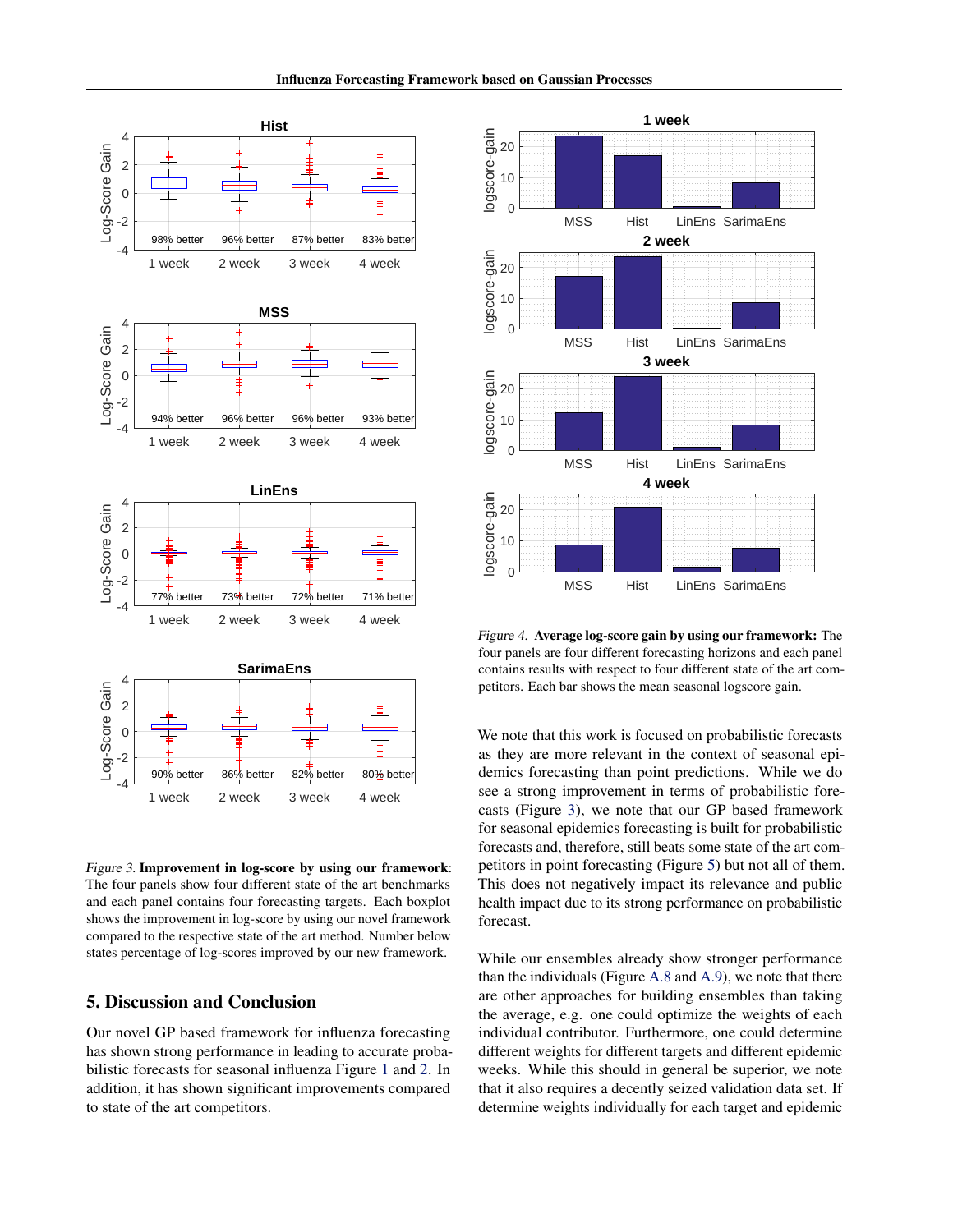<span id="page-7-0"></span>

Figure 5. Comparison of RMSE: Even though less relevant in influenza forecasting, we also display RMSE. Each panel corresponds to one forecasting target and each panel contains 5 different state of the art benchmarks. Each bar represents the improvement (positive value) or decrease (negative value) in RMSE over all seasons and EWs compared to our framework.

week, each validation season gives us only one validation data point, so we would need several seasons to determine reliable weights. As influenza data has only been recorded year round since 2003, we postpone this idea to future research once more seasons have become available.

In summary, we developed a new Gaussian process based framework for seasonal epidemics forecasting. We demonstrate its capability by forecasting seasonal influenza and show that it is capable to produce precise point forecasts as well as accurate uncertainty quantification. We benchmark against several state of the art competitors and show significant improvement in results. Therefore, we believe that our Gaussian process based framework is a key contribution to improving influenza forecasting.

## References

- Adhikari, B., Xu, X., Ramakrishnan, N., and Prakash, B. A. Epideep: Exploiting embeddings for epidemic forecasting. *KDD*, 2019. doi: https://doi.org/10.1145/3292500. 3330917.
- Biggerstaff, M., Alper, D., Dredze, M., Fox, S., Fung, I. C.-H., Hickmann, K. S., Lewis, B., Rosenfeld, R., Shaman, J., Tsou, M.-H., Velardi, P., Vespignani, A., and Finelli, L. Results from the centers for disease control and prevention's predict the 2013 – 2014 influenza season challenge. *BMC Infectious Diseases*, 16, 2016. doi: 10.1186/s12879-016-1669-x.
- Bracher, J. On the multibin logarithmic score used in the flusight competitions. *Proceedings of the National Academy of Sciences*, 116(42):20809–20810, 2019. ISSN 0027-8424. doi: 10.1073/pnas.1912147116. URL [https://www.pnas.org/content/116/](https://www.pnas.org/content/116/42/20809) [42/20809](https://www.pnas.org/content/116/42/20809).
- Broniatowski, D. A., Paul, M. J., and Dredze, M. National and local influenza surveillance through twitter: An analysis of the 2012-2013 influenza epidemic. *Plos ONE*, 8, 2013. doi: 10.1371/journal.pone.0083672.
- Brooks, L. C., Farrow, D. C., Hyun, S., Tibshirani, R. J., and Rosenfeld, R. Flexible modeling of epidemics with an empirical bayes framework. *Plos Computational Biology*, 11, 2015. doi: doi:10.1371/journal.pcbi.1004382.
- Centers for Disease Control and Prevention. Fluview interactive, a. URL [https://www.cdc.gov/flu/](https://www.cdc.gov/flu/weekly/fluviewinteractive.htm) [weekly/fluviewinteractive.htm](https://www.cdc.gov/flu/weekly/fluviewinteractive.htm).
- Centers for Disease Control and Prevention. Overview of influenza surveillance in the united states, b. URL [https://www.cdc.gov/flu/weekly/](https://www.cdc.gov/flu/weekly/overview.htm#Outpatient) [overview.htm#Outpatient](https://www.cdc.gov/flu/weekly/overview.htm#Outpatient).
- Centers for Disease Control and Prevention. Disease burden of influenza, c. URL [https://www.cdc.gov/flu/](https://www.cdc.gov/flu/about/disease/burden.htm) [about/disease/burden.htm](https://www.cdc.gov/flu/about/disease/burden.htm).
- Chretien, J. P., George, D., Shaman, J., Chitale, R. A., and McKenzie, F. E. Influenza forecasting in human populations: a scoping review. *PLoS ONE*, 9(4):e94130, 2014.
- Farrow, D. *Modeling the past, present, and future of influenza*. Doctoral dissertation, Carnegie Mellon University, 2016.
- Ginsberg, J., Mohebbi, M. H., Patel, R. S., Brammer, L., Smolinski, M. S., and Brilliant, L. Detecting influenza epidemics using search engine query data. *Nature Letters*, 457, 2009. doi: 10.1038/nature07634.